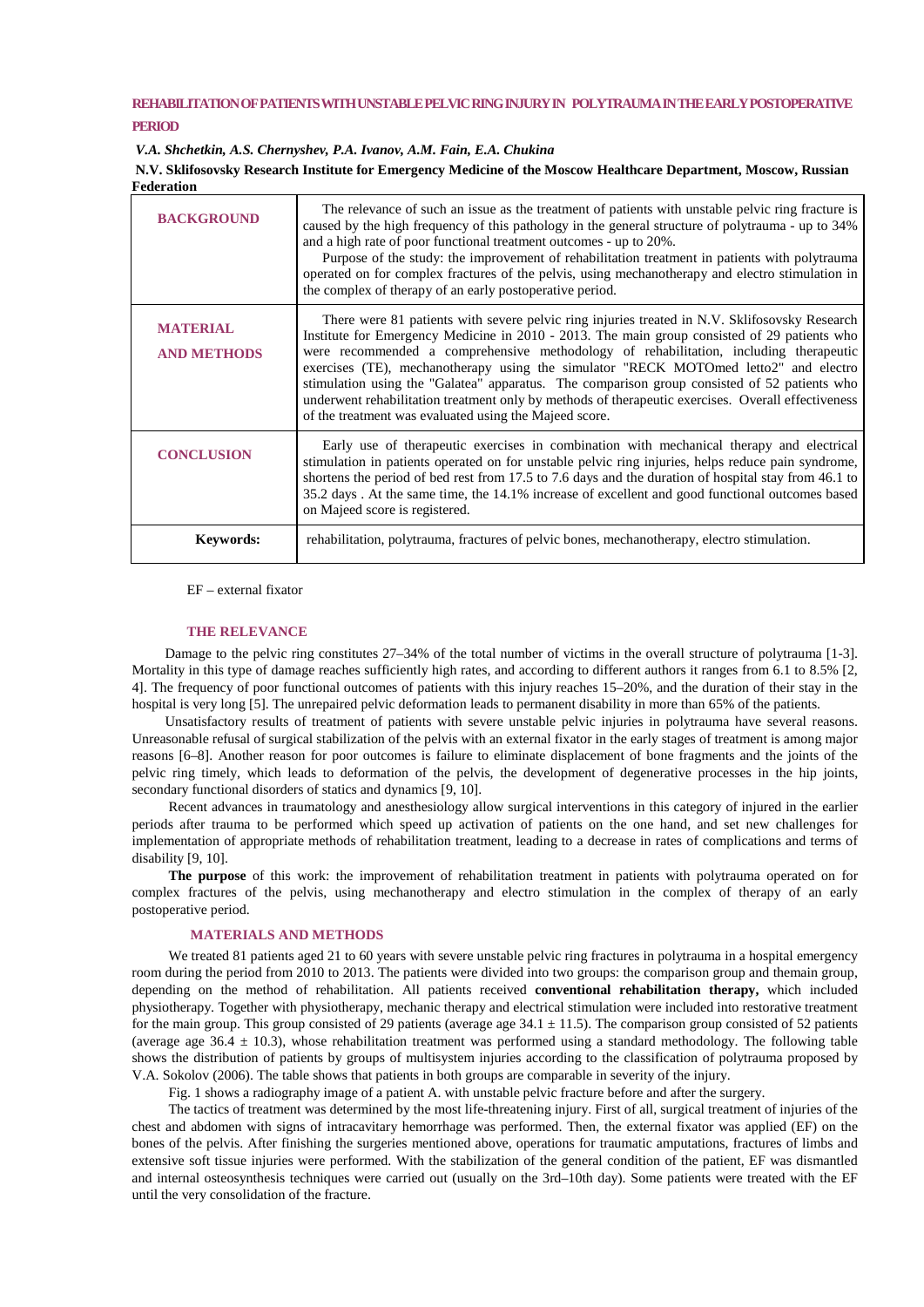Rehabilitation treatment of patients started in the intensive care unit, usually on the 2nd–3rd day after the primary fixation of the pelvic bones and stabilization of the general condition.

All patients underwent physiotherapy, experiencing progressively increasing load, which is sequential from class to class, increasing physical activity and exposure to physical exercise throughout the course of rehabilitation with the use of static and dynamic, respiratory and general developing exercises for all muscle groups. On the first 2–3 days, ideomotor exercises (mental motion replay), active movements of toes, isometric tension of leg muscles, hip, flexion and extension of the knee were widely used to restore the function of the lower extremities (Fig. 2).

Then, if the condition permitted, the range of exercises was widened, extensive alternate and simultaneous movements of the joints of the lower extremities, involving the hip joints where possible, isometric tension in the muscles of the pelvic girdle were performed (Fig. 3).

As a patient recovered, sessions were supplemented with resistance exercises and weight training exercises. When a patient was put in an upright position, he started training to walk with crutches.

Patients of the main group were additionally given mechanic therapy and electrical stimulation. Mechanotherapy was performed 1–2 h after physiotherapy using therapeutic simulator *RECK MOTOmed letto*-2. Physiotherapy is both active and passive form of kinesitherapy and represents the use of special devices and appliances with a view to facilitate the implementation of any movement (robotized mechanical therapy) and to strengthen the motor system by increasing exercise intensity (active mechanical therapy). Controlled, rhythmically repetitive exercise on special simulators allow to restore mobility and range of motion in the joints, facilitate movement and increase muscle strength, improve overall physical performance.

Mechanotherapy was performed in a patient lying in bed, both in passive (due to electric veloergometer), and active positions. Mechanotherapy parameters were selected individually, starting with the minimum load, with its gradual increase throughout the course of treatment. The first session was conducted in the passive position for 15 minutes at a speed of 3–5 rotations per minute. With 2–3rd procedure, patients began to work on the simulator in the active position; the speed was 15–20 rotations per minute, the duration was 15–20 minutes. The number of procedures per course was from 10 to 12. Fig. 4 shows the procedure of mechanotherapy in the intensive care unit.

Electrical stimulation procedures were performed according to the severity of pain. If a patient worried about the pain in the morning before physiotherapy, the electrical stimulation was performed before physiotherapy. If the pain appeared after physiotherapy or mechanical therapy, the electrical stimulation was performed immediately after the relevant procedures. When the pain syndrome was low, electrical stimulation was performed 1–2 hours after mechanical therapy. We used apparatus "Galatea" (Russia) EMC-4/400-1. The electrodes were arranged in such a way as to affect the muscles of the thigh, pelvic girdle, abdomen, and back muscles. Frequency of bipolar pulses was 100–125 Hz. Amperage was selected individually, gradually increasing to a subjective feeling of painless muscular contractions by a patient. The duration of electrical stimulation was 15 minutes, 1 time per day; the total number of procedures was 8–10 for the course.

The requirement for physiotherapy, mechanotherapy and electrical therapy was the performance of Doppler ultrasound of lower limb vessels, since the detection of floating thrombi makes sessions contraindicated. If the clot is fixed or in the process of recanalization, the above procedures are carried out. Moreover, the systolic blood pressure in patients prior to and during the procedure should not exceed 160 mmHg.

The effectiveness of the treatment was evaluated by the integrated *Majeed* score [11], taking into account the following criteria: pain, walking and sitting, working capacity, sexual activity. When the total score is 100–85 the result is considered excellent, 84–70 – good, 69–55 – satisfactory, less than 55 – unsatisfactory. Moreover, the range of motions was measured at the hip with a standard goniometer, before regenerative treatment and over time. The obtained results were subjected to statistical processing by conventional methods. Statistically significant difference was determined by  $x^2$ , while differences at  $p < 0.05$  were considered reliable.

Pain syndrome was assessed by numeric rating scale *(NRS),* consisting of values from 0 to 10. Patients rated their pain from 0 (no pain) to 10 (maximum possible pain). Statistical significance of differences was determined by the Mann **—** Whitney U**-**test, and the differences were considered statistically significant at *p* <0.05.

# **THE RESULTS**

Clinical observations have shown that all patients unwillingly began to move for fear of "hurt themselves" before exercises. After the first session the fear decreased, the patient began to move more actively, perform basic activities of daily living. However, in the main group of patients, mechanotherapy and electrical stimulation caused more positive emotional response and increased the motivation for further exercising.

Analysis of pain using *NRS* score prior to restorative treatment revealed that the majority of patients of main and comparison groups corresponded to the level of pain scores 6–7 (93% and 94% respectively). Two patients of the main group and three patients in the comparison group assessed the level of pain in 10 points. After electrostimulation, 86% of patients of the main group noted a decrease in pain within 1.5–2 hours after the procedure by 1–2 points. At the end of treatment in 69% of patients of the main group, the pain level decreased to 3–4 points, in 27.5% – up to 5 points and in 1 patient (3.5%) it was maintained at the level of 8 points. During this period, 50% of the patients from the comparison group had pain level of 3–4 points, in  $46.2\%$  – 5 points, and 2 patients  $(3.8\%)$  – grade 7–8 according to *NRS (p* <0.05).

Complex method of rehabilitation treatment helped restore a more active range of motions in the joints involved. After the first treatment, we did not observe a significant increase in range of motions, but after 5–7 days of sessions the amplitude of flexion in the hip increased by 22.4  $\pm$  6.5° in the main group. The increase of the range of motions in the hip joint was significantly lower and amounted to  $15.2 \pm 5.8$  ( $p < 0.05$ ) in patients of the comparison group.

Inclusion of mechano-electrical therapy into rehabilitation contributed to the restoration or maintenance of intestinal motility. After 2–3 procedures of mechanical and electro stimulation the stool was normalized in patients of the main group. Most of the patients in the comparison group had to resort to use laxatives or microclysters occasionally.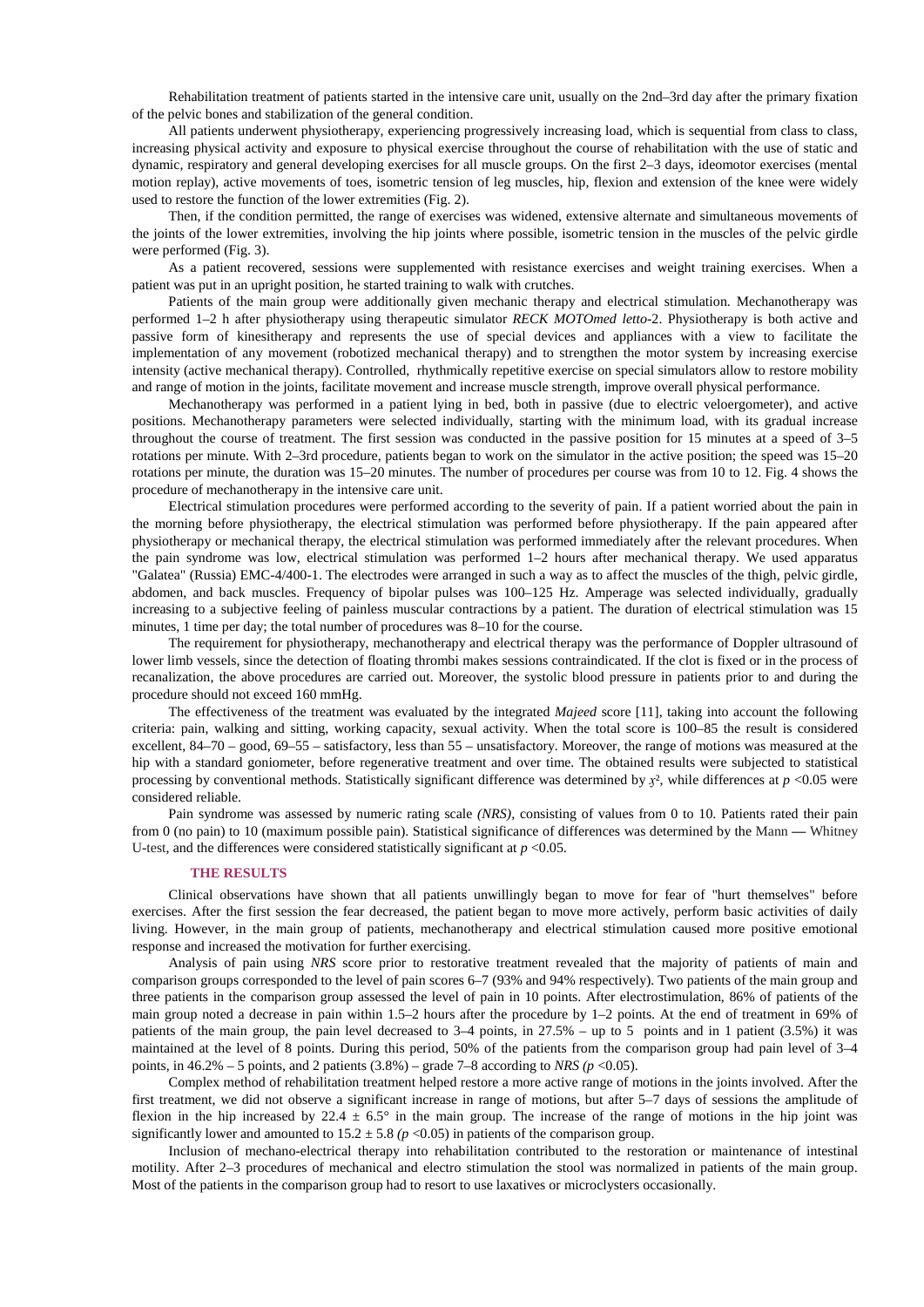Reduction of pain, positive emotional state and an increase in the amplitude of painless motion in the hip joints led to the fact that the patients of the main group practiced therapeutic exercises more actively. As a result, they began to sit up in bed and get up relying on crutches on the 3rd–4th day (Fig. 5).

The average term bed rest in the main group was  $7.6 \pm 4.1$  days, and in the comparison group  $-17.5 \pm 9.7$  ( $p < 0.05$ ).

Patients of the main group started walking unassisted in the pelvic bandages with additional support on crutches on the 6– 8th day (Fig. 6), and in comparison group – on the  $12-16$ th day.

Analysis of the functional results of the treatment using the *Majeed* score in 2 groups showed a statistically significant increase of excellent and good results in the main group compared with the comparison group (from 65.3 to 79.3%) and a decrease of unsatisfactory results from 11.5 to 6.8% ( $p < 0.05$ ).

Early use of progressive physical therapy, increasing the load in conjunction with the procedures and electrical neurorostimulation and mechanotherapy in patients with unstable pelvic fractures allowed them to switch to the advanced activity and reduce the duration of hospital rehabilitation phase by 1.3 times compared to the comparison group. The average hospital stay was 35.2 and 46.1 days in the main group and in the comparison group, respectively  $(p < 0.05)$ .

### **CONCLUSION**

Comparative analysis of the results of treatment of patients of the main and comparison group with unstable pelvic injuries showed that early use of therapeutic exercises in conjunction with the electrical stimulation and mechanical therapy reduced pain, helped restore range of motions in the hip joints and shortened bed rest from 17.5 to 7.6 days. This has led to an increase of excellent and good results in 14.0% and a decrease of poor results by 4.7% *(p* <0.05). Coordinated work of surgeons, trauma and rehabilitation treatment specialists has reduced the length of hospital rehabilitation phase by 10.9 days on the average  $(p \le 0.05)$ .

#### *Table*

| Leading damage                                   | Main group |      | Comparison group |      |
|--------------------------------------------------|------------|------|------------------|------|
|                                                  | n          | $\%$ | n                | $\%$ |
| Multisystem chest injury                         | 8          | 27.6 | 16               | 30.8 |
| Multisystem abdominal trauma                     | 4          | 13.8 |                  | 7.7  |
| Multisystem injury of the musculoskeletal system |            | 24.1 | 17               | 32.7 |
| Multisystem injury of two and more areas         | 10         | 34.5 | 15               | 28.8 |
| Total                                            | 29         | 100  | 52               | 100  |

#### **Distribution of the injured with complex pelvic fractures by groups of associated trauma**





Fig. 1. Radiography image of the patient with unstable pelvic fractures: *a* – before surgery, *b* – after surgery



Fig. 2. Therapeutic exercises in the intensive care unit: the third day after surgery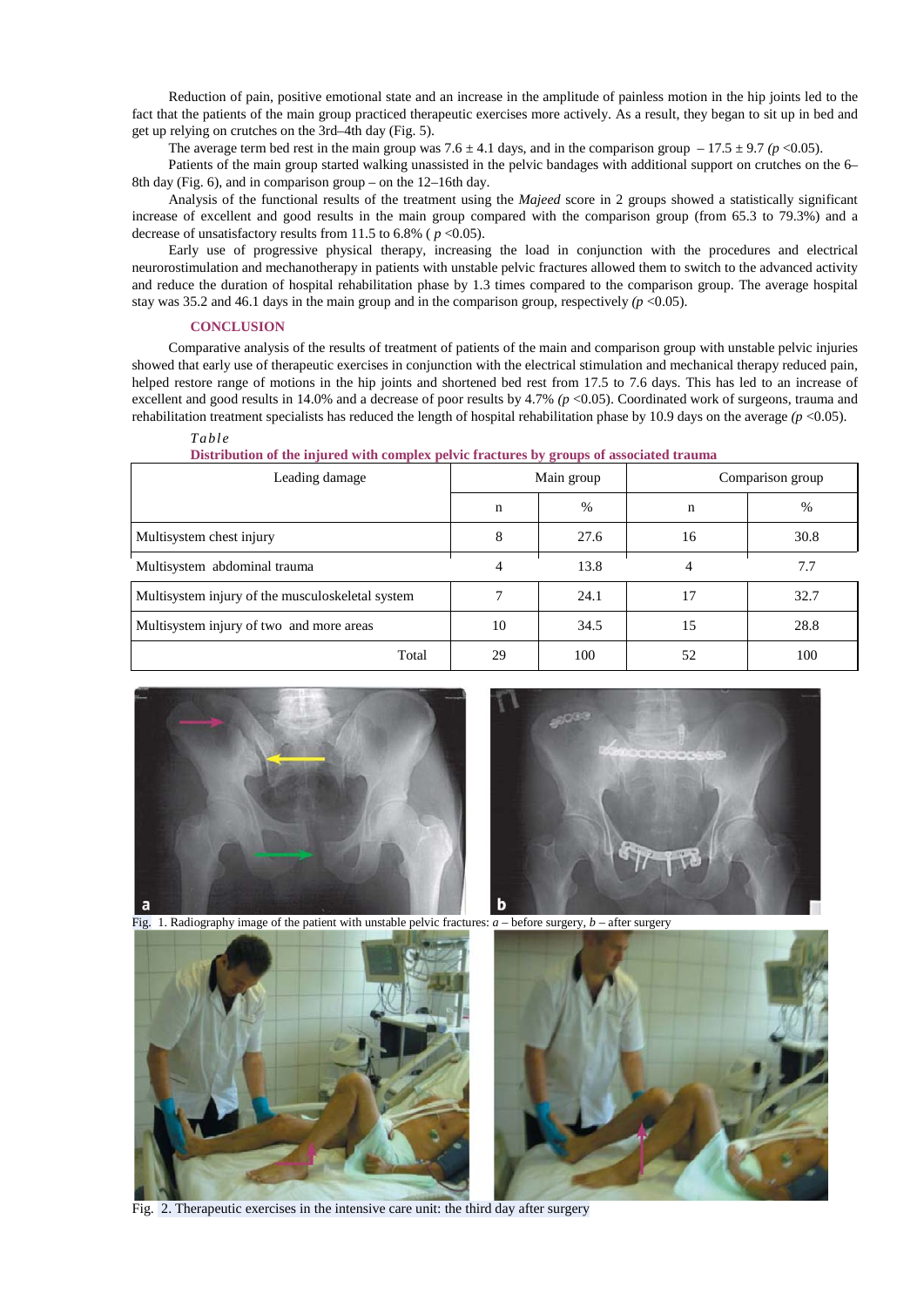

Fig. 3. Therapeutic exercises in the intensive care unit: 5th day after surgery



Fig. 4. Mechanotherapy in the intensive care unit



Fig. 5. Patient  $A - 4th$  day after application of an external fixator



Fig. 6. Controlled walking with crutches

#### **REFERENCES**

- 1. Ankin L.N., Ankin N.L. *Povrezhdeniya taza i perelomy vertluzhnoy vpadiny* [Pelvic injuries and acetabular fractures]. Moscow: Kniga Plyus Publ., 2007. 216 p. (In Russian).
- 2. Afaunov A.I., Blazhenko A.A., Korzhik A.F., et al. Ankerno-spitsevoy osteosintez pri lechenii povrezhdeniy kostey tazovogo kol'tsa [Osteosynthesis with anchor and spokes in the treatment for injuries of the bones of the pelvic ring]. *Travmatologiya i ortopediya Rossii*. 1995; 3: 7–9. (In Russian).